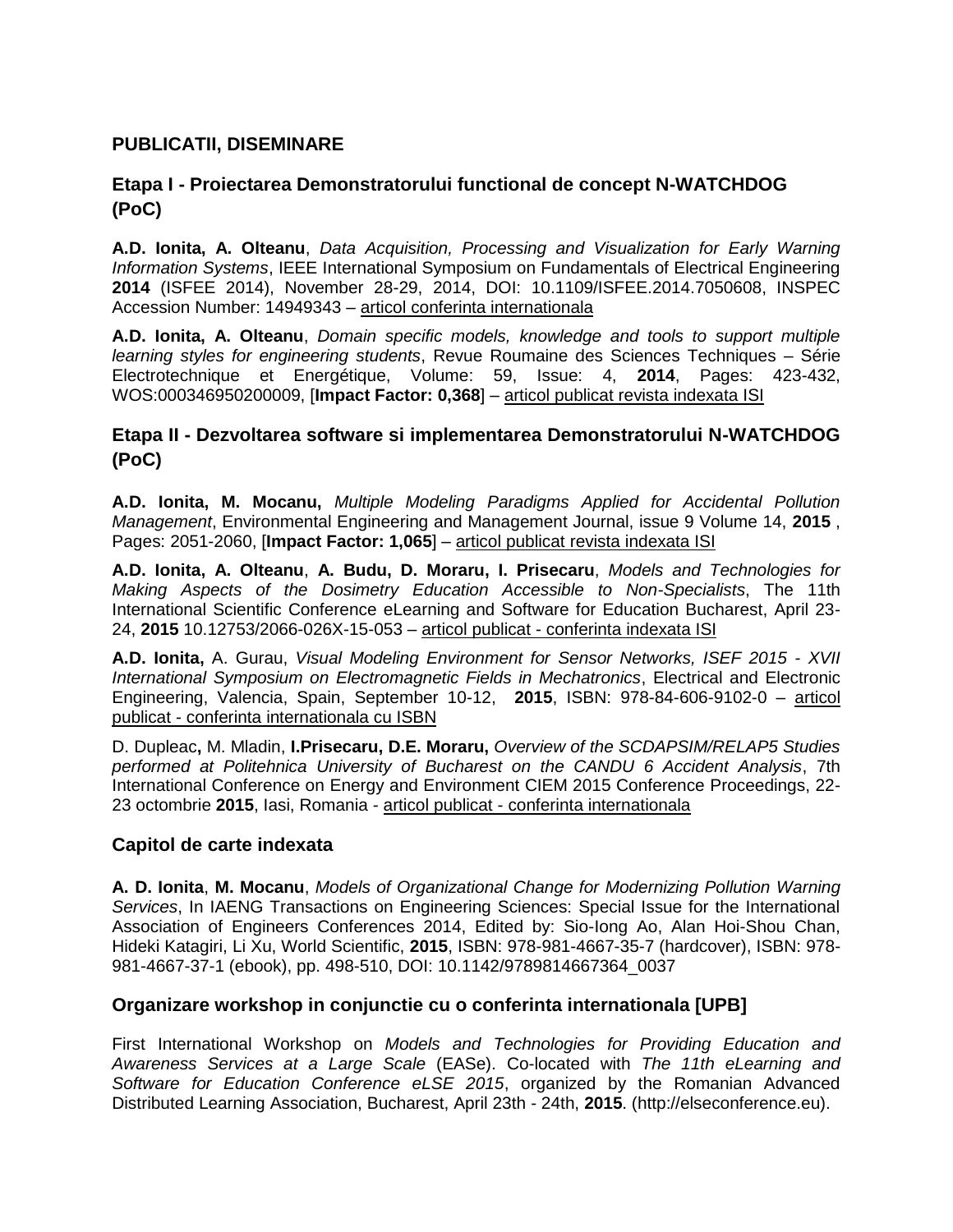Workshop organizers: University Politehnica of Bucharest, Research Institute for Artificial Intelligence, The Romanian Academy



Workshop-ul EASe, organizat de UPB, este mentionat pe pagina conferintei principale, la adresa [http://elseconference.eu/pages/view?page=call\\_for\\_papers,](http://elseconference.eu/pages/view?page=call_for_papers) sectiunea *Workshops*.

Pagina acestuia se afla la adresa:

[http://elseconference.eu/pages/view?page=workshop\\_on\\_models\\_technologies.](http://elseconference.eu/pages/view?page=workshop_on_models_technologies)

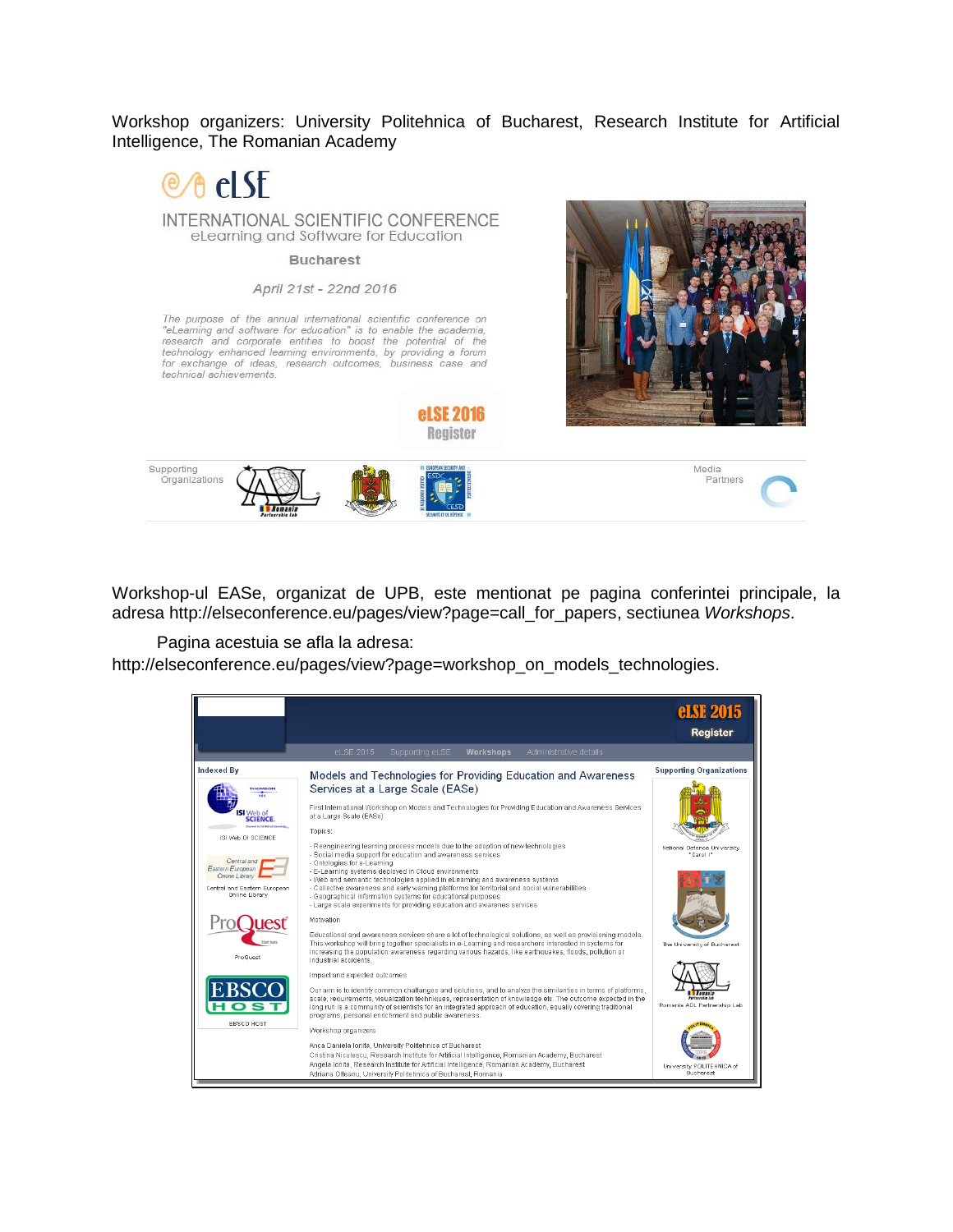#### **Etapa III – Testarea in-house si evaluarea Demonstratorului N-WATCHDOG. Dezvoltarea Modelului experimental N-WATCHDOG (EM). PARTEA I**

**A.D. Ionita, A. Olteanu, R. N. Pietraru,** *Reengineering Learning scenarios with WEB-based technologies*, The 12th International Scientific Conference eLearning and Software for Education, Bucuresti, April 21-22, **2016,** DOI 10.12753/2066-026X-16-217 – articol publicat – conferinta indexata ISI

**A.D. Ionita,** C-T Eftimie, G. Lewis, M. Litoiu, *Integration of Hazard Management Services*, International Conference on Exploring Services Science, Bucuresti, 25-27 mai **2016**, DOI 10.1007/978-3-319-32689-4\_27 – articol publicat in Lecture Notes in Business Information Processing, Editor Springer International Publishing – conferinta indexata ISI si BDI

**A.D. Ionita, M. Mocanu,** *Modeling Framework for Hazard Management Applied to Water Pollution and Radiation Dispersion*, IEEE 12th International Conference on Intelligent Computer Communication and Processing (ICCP), Cluj-Napoca, 8-10 sept. **2016,** DOI 10.1109/ICCP.2016.7737136 – articol publicat – conferinta indexata ISI si BDI

**A.D. Ionita, M. Mocanu**, *Architectural Framework for Hazard Warning Systems*, CENTERIS 2016 - Conference on Enterprise Information Systems, Porto, Portugalia, 5-7 octombrie 2016, articol publicat – conferinta internationala cu ISBN

**A.D. Ionita, D.E. Moraru, A. Budu, I.C. Prisecaru**, *Capabilities for Education and Public Awareness within a Research Project on Radiological and Nuclear Vulnerabilities*, 9th annual International Conference of Education, Research and Innovation, Seville, Spania, 14-16 November, **2016** - articol publicat – conferinta internationala (in curs de indexare ISI)

**A.D. Ionita, A. Olteanu, R.N. Pietraru, D.E. Moraru, A. Budu, I.C. Prisecaru,** *Online Learning Content for Power Engineering Students, with Semantic-Based Navigability*, 9th annual International Conference of Education, Research and Innovation, Seville, Spania, 14 -16 November, **2016** - articol publicat – conferinta internationala (in curs de indexare ISI)

**D.V. Vamanu, V.T.Acasandrei,** *Project N-WATCHDOG - Serving an Emerging Paradigm in Nuclear Safety Perception and Practice,* Nuclear Security Summit, Washington D.C, 31 March - 1 April, **2016** – prezentare poster

#### **Etapa IV – Dezvoltarea, testarea si livrarea Modelului experimental N-WATCHDOG EM**

**A. Olteanu, A. D. Ionita,** A. S. Solomon**,** *Curriculum and Learning Content Management Based on Ontologies,* The International Scientific Conference eLearning and Software for Education eLSE 2017, Bucharest, Romania, April 27-28, **2017** – articol publicat – conferinta internationala (in curs de indexare ISI)

**A.D. Ionita, M. Mocanu,** *Metamodeling Approach for Hazard Management Systems*, 12th International Conference on Software Technologies (ICSOFT 2017), Madrid, Spain, July 24-26, **2017** - articol publicat – conferinta internationala (in curs de indexare ISI)